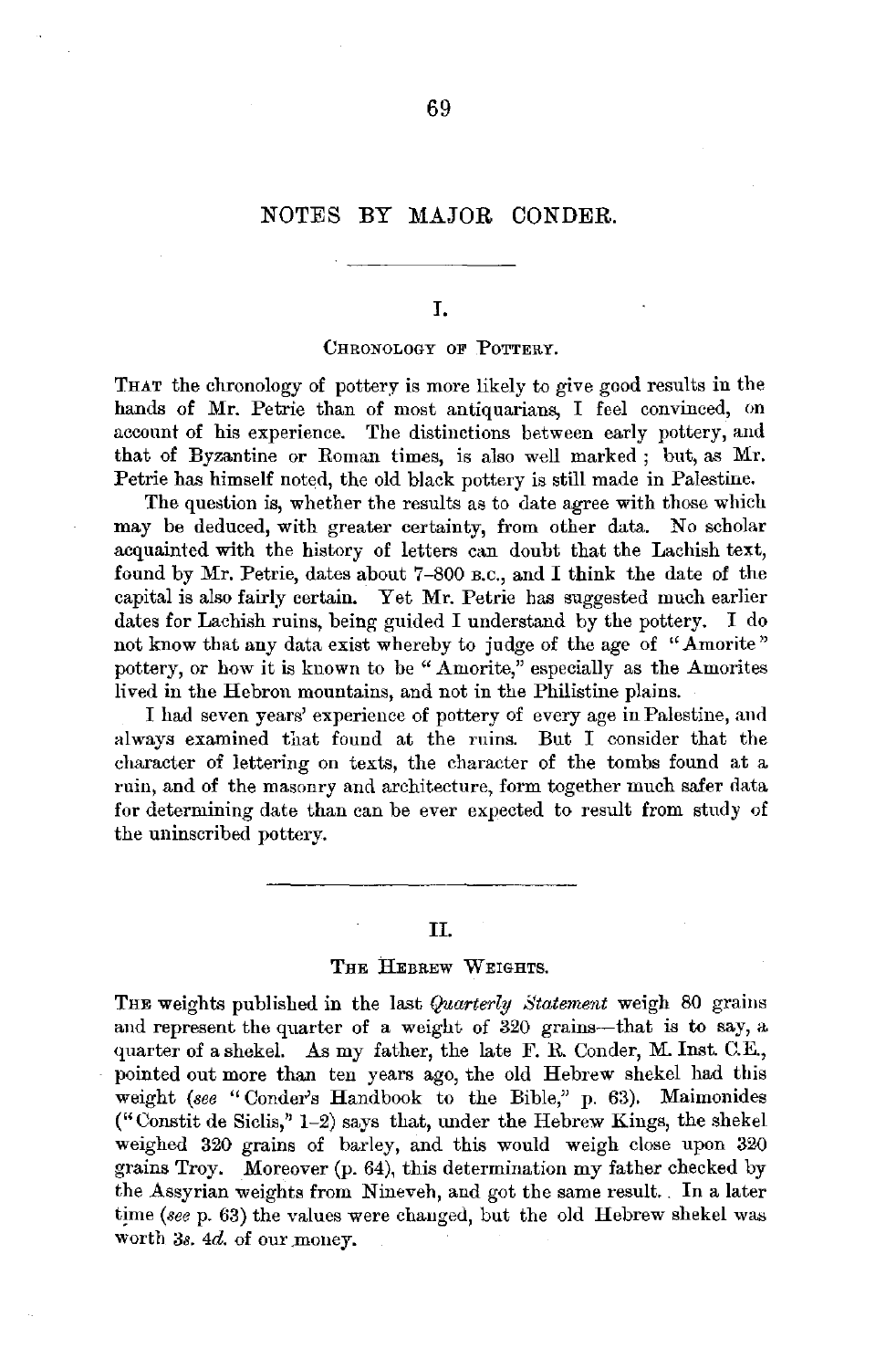This being, therefore, so fully confirmed by the recent discovery, the reading of **S'!V'** should be regarded as a contraction from **S;,'!V',** *shekel,*  and it has nothing to do with Israel. The word **יצב** probably comes from **.y.**, "to establish," as Dr. Neubauer has suggested, and would mean  $\overline{u}$  standard." There is no known notice of a weight so called, as far as my reading goes, nor is it necessary to drag in the "Hittites," concerning whose weights we know nothing. It appears that in the Greek town of Naucratis the same standard of weight was used, that was common to Assyrians, Phoenicians, and Hebrews.

#### III.

# THE LACHISH INSCRIPTION.<sup>1</sup>

Tms may, I think, very clearly be read **r,:i;,',,** and the forms of the letters resemble those **in** use about 700 B.c., as shown opposite, the second column being from certain gems of that date.



The translation is in this case very clear. In Aramaic we find the root  $\sum_{i=1}^n$ , "profit," "health," "wholesomeness," and in Arabic, La has the same meaning. When a guest drinks water at dinner, his host says *Henean,* as I well remember, and as Lane remarks (" Modern· Egyptians," 1, p. 183), the meaning of which is, "may it profit you," or "may you digest." Here we find, on the old water pot made about 700  $B.C.,$  the same wish expressed, " to your digestion," or "health," but it is remarkable that I cannot find the root in Hebrew, but in Buxtooff's Chaldee Dictionary. This indicates an Aramaic rather than a Hebrew population in Lachish, and we must remember that in 700 B.c. the first trnnsportation of Aramaic tribes into Palestine took place, with the fall of Samaria.

<sup>1</sup> Quarterly Statement p. 230, 1890.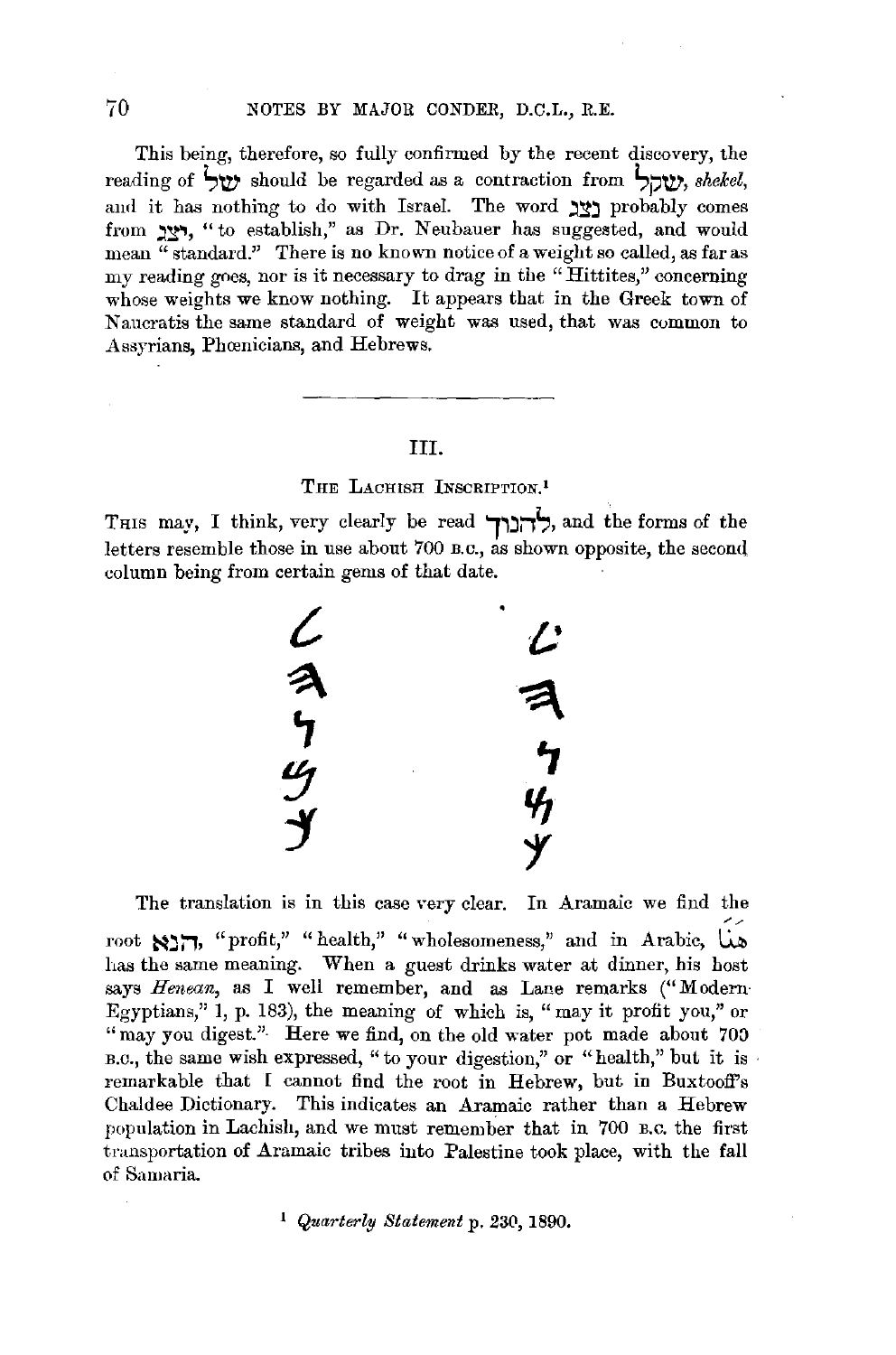#### IV.

# THE LACHISH PILLAR.

AFTER inspecting the cast of this pillar it becomes more possible to obtain some idea of its date. The dressing is compared by Mr. Petrie to that of the masonry of Herod's Temple. Professor Hayter Lewis has noticed the same dressing on Carthaginian monuments, which are equally of late date, and it has recently been pointed out that the Greek sculptors used the same sort of tool, in finishing the less polished parts of their statues. As far, therefore, as the dressing is an indication, the pillar should belong to the Greek period in Palestine.

Mr. Petrie also compares this pillar to that found by Sir C. Warren west of Herod's Temple enclosure. The site where it was found is that where the Jews of the second century B.C. erected the Xystus, in imitation of Greek custom. The general style of the Palace of Hyrcanus, built in the same century east of Jordan, agrees also with this attribution.

Capitals have also been found in Cyprus, at Athieno, which present a close resemblance, in general idea, to that discovered by Mr. Petrie ; and this Cypriote style is accompanied, in at least one instance, by a text in Greek language and character.

These various considerations lead me to suppose that the Lachish capital is not older than 300 n.c., and belongs to the time when a rude art grew up in Syria and in Cyprus, based on Greek influence-an influence which was so strong as to lead to the revolt of Judas Maccabæus in whose time Greek manners, architecture, and even Greek rites, were adopted by the Jews. The text on the pot and the capital together, seem to indicate that at Lachish we have to deal with ruins extending from 700 to 200 B.C., and perhaps later. When the site is more fully explored we may discover yet older remains ; but alphabetic texts older than about 1,000 B.C. are hardly to be expected.

## *V.*

#### QUOTATIONS OF PSALMS.

IN reply to the question asked in the last *Quarterly Statement,* it may be noted that quotations from Psalms were very commonly placed on the walls of houses in Palestine in the fifth and sixth centuries B.C. Many are known in the Hauran and in Northern Syria. I discovered one in Southern Palestine. They are many centuries older than the earliest known MS. of the LXX. *(see"* Scottish Review," July, 1890).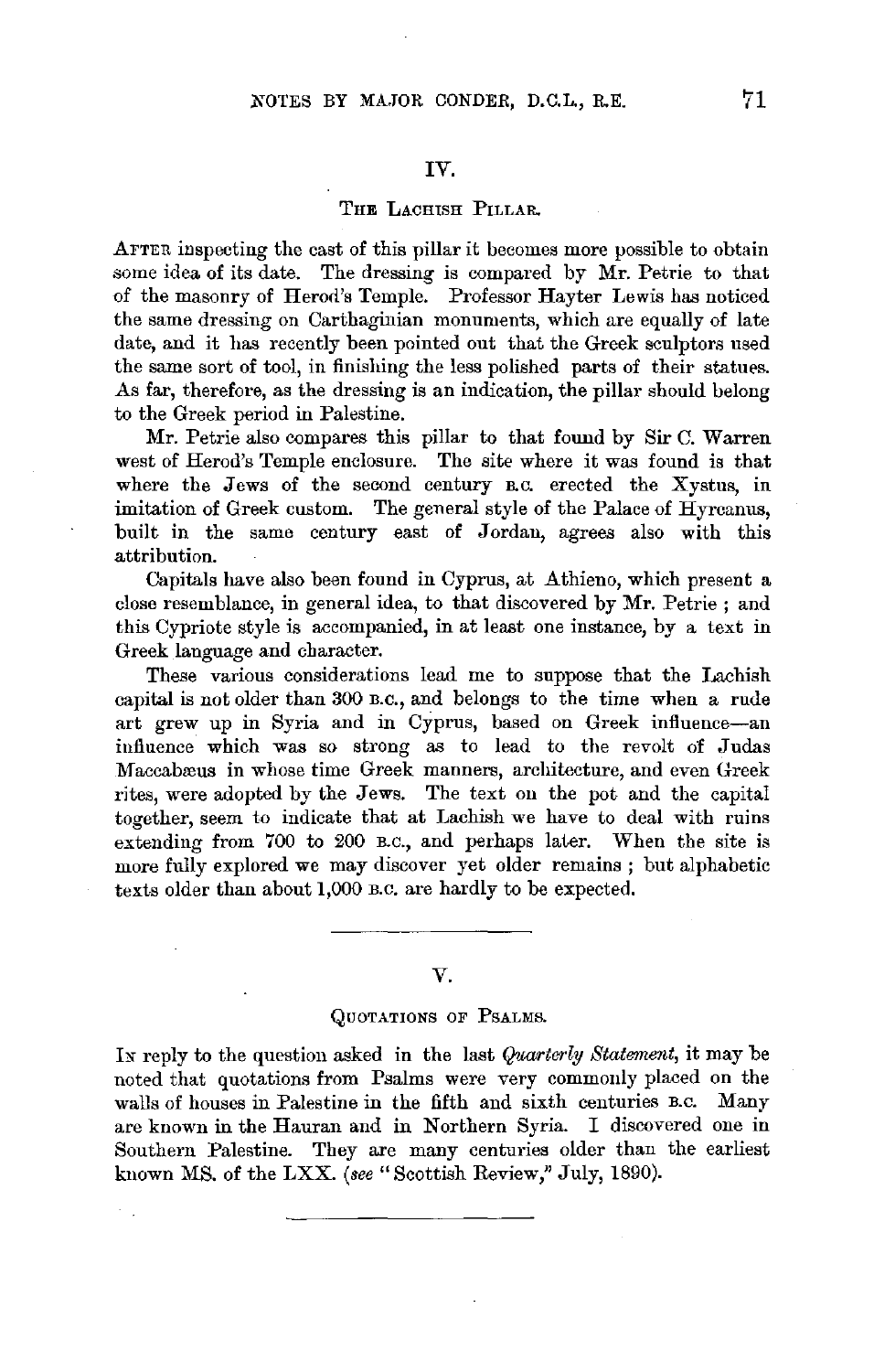#### VI.

## THE KHABIRI OR ABIRI.

PROFESSOR SAYCE informs me that German scholars were inclined at first to suppose that the Khabiri or Abiri were Hebrews, but abandoned the idea because the sign in Assyrian does not represent *'a,* but only the letters which in Arabic are  $\tau$  and  $\dot{\tau}$ .

This objection does not, however, seem to be a strong one. As mentioned before, the name of Gaza **:** v is spelt *Khazati* in the same letter. The distinction of  $\epsilon$  and  $\dot{\epsilon}$  is not found in the early Semetic alphabets, both letters being represented by the same sign **t,** although the same alphabets carefully distinguish  $\gamma$  from  $\Box$  and  $\gamma$ , as also  $\Box$  from  $\Box$ , and **t:,** from **Ji.** We do not, perhaps, know the exact sound of the Hebrew name, which the Greeks rendered by 'E $\beta$ paios; but we know it was written with the letter **y**, whatever may have been the exact sound given to that letter, and that it was therefore written with the same letter used in the name of Gaza.

In this connection it is to be observed that the Fellahin still confuse, in their dialect, the gutturals  $\frac{1}{\epsilon}$  and  $\frac{1}{\epsilon}$ ; and it is very remarkable that the Phrenicians should not distinguish the **t\_** and **'c** even as late as'200 B.C.

It appears, therefore, that the objection is hypercritical, especially in dealiug with a period as early as 1450 B.c. It has been suggested that the *Khabiri* were "Hittite" allied tribes, but this would conflict both with Biblical and also with monumental history. There were Hittites in Hebron in Abraham's time, according to Genesis ; but their power was much shaken by Thothmes III in 1600 B.c., and in 1350 B.c. we only read of them in the north of Syria, where also they appear in the Tell Amarna texts. The conditions which prevailed in Palestine in 2000 B.c , did not, apparently, prevail 500 years later, after the first Egyptian conquest.

#### VII.

#### THE SCULPTURED TOMB AT SHEFA 'AMR.

THIS tomb I measured in 1875. A view of the façade is given in "Tent Work" (Frontispiece, Vol. II), and an account in the "Memoirs"  $(I, p. 340)$ , where, however, I have only ventured to give those letters of the inscription which appear clearest. Herr Schumacher gives an imperfect sketch of the same *(Quarterly Statement,* October, 1889, p. 189), but does not mention the inscription. In the "Memoirs" it is described as a Christian tomb.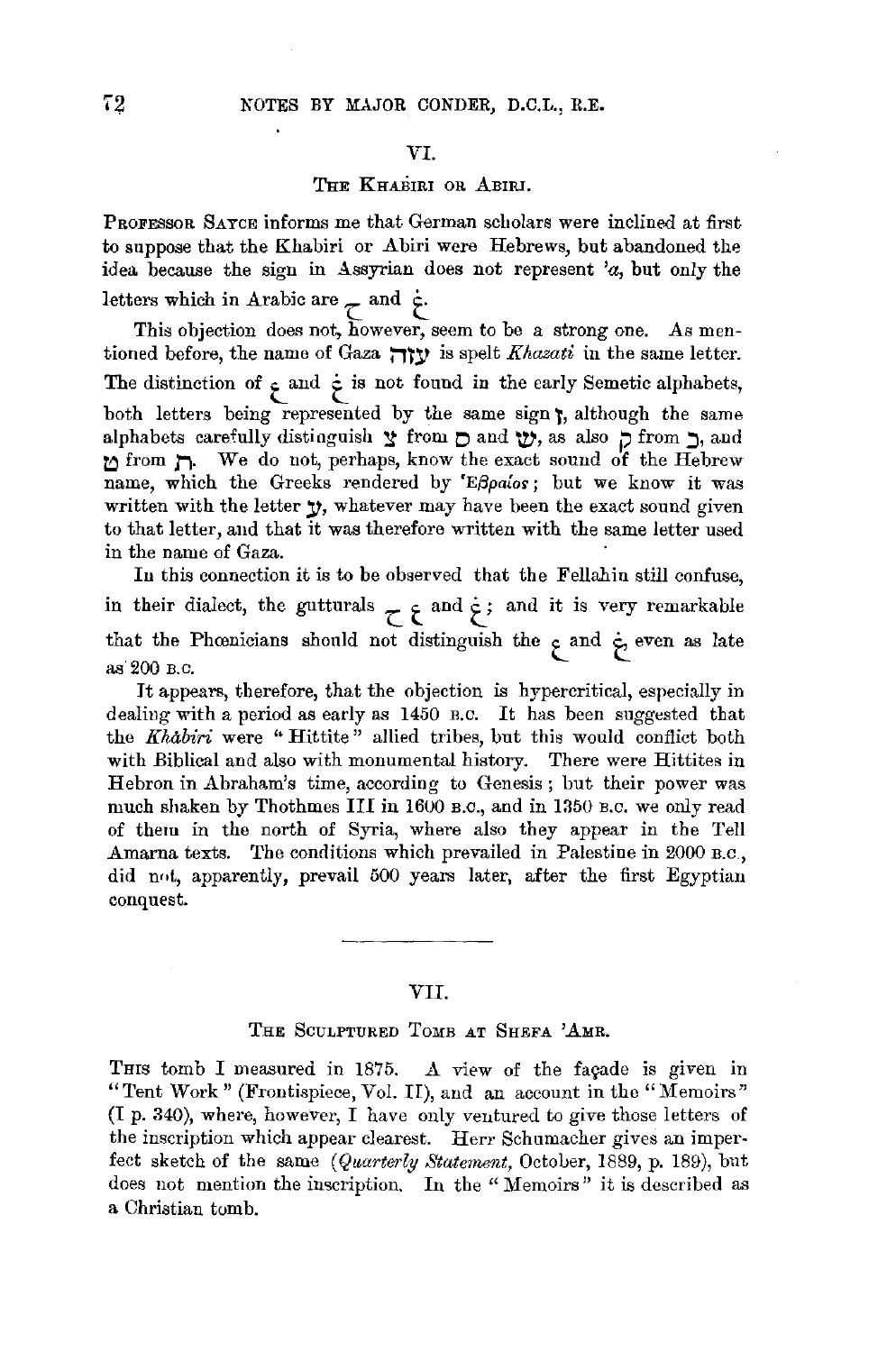I think there is little doubt that Mr. J.P. Van Kasteren (" Geboorteplaatz der Boanerges," Amsterdam, 1890), has correctly restored the text which agrees with my MS. copy, and is as follows :-

# **KEXPEB OH01CAA**

# **EAE**   $\mathbf{r}$  ,  $\mathbf{r}$ **HCON ME (KAI) TEKN(ON)**

LEFT OF DOOR.

RIGHT OF DOOR.

*K*(*vρι*)*ε Xρ*(*ιστ*)*ε βοη*θ(*ε*)*ι* Σ*a*λ... *Eλεησον με* (*κaι*) *τεκνον.* 

" Lord Christ, help Sal.  $\dots$ . Have mercy on me and on my offspring."

This agrees with the ascription of the tomb to Christian times, being the family tomb of a certain Sal. ... (Saleh or Salmon), whose name is evidently that of a native of Palestine.

#### VIII.

NOTES ON THE "QUARTERLY STATEMENT."

P. 220. 'Amarin.--Mr. Flinders Petrie connects this name (as did Professor Palmer) with the Amorites. But it is written with the Guttural  $\zeta$ while the Hebrew word is written with  $\aleph$ . It only means, apparently, "Omar's tribe."

P. 221. *Modern Pottery.*-The fact (mentioned in the "Memoirs") of the black pottery being still made at Gaza shows-as do many othershow difficult it is to date pottery, as the old methods continue to survive even now.

P. 232. *Horns of the Altar.*-The account given by Maimonides should not be ignored. It does not agree with the new theory.

P. 242.-There seems no reason for regarding the Beit el Khulil masonry as Pre-Herodian. I have inspected the dressing several times, and it is much the same used by the Romans, 2nd to 6th century, A.D. The place, as described in the "Memoirs," was a market-place in the Christian age. The seats are still visible, and the remains of a chapel. This agrees with the date of the inscription, which I sought in vain, and which **Mr.** Flinders Petrie has at length found and attributed to 3rd century, A.D.

P. 245.-The tinkers whom he saw near Jaffa were no doubt gypsies. The Palestine gypsies are mentioned in " Tent Work in Palestine."

P. 332.-The reason why the Malula words resemble Hindi is clear. Hindi is a very mixed language, and contains a number of Arabic and Aramaic words which came into it through the Persian. Persian itself